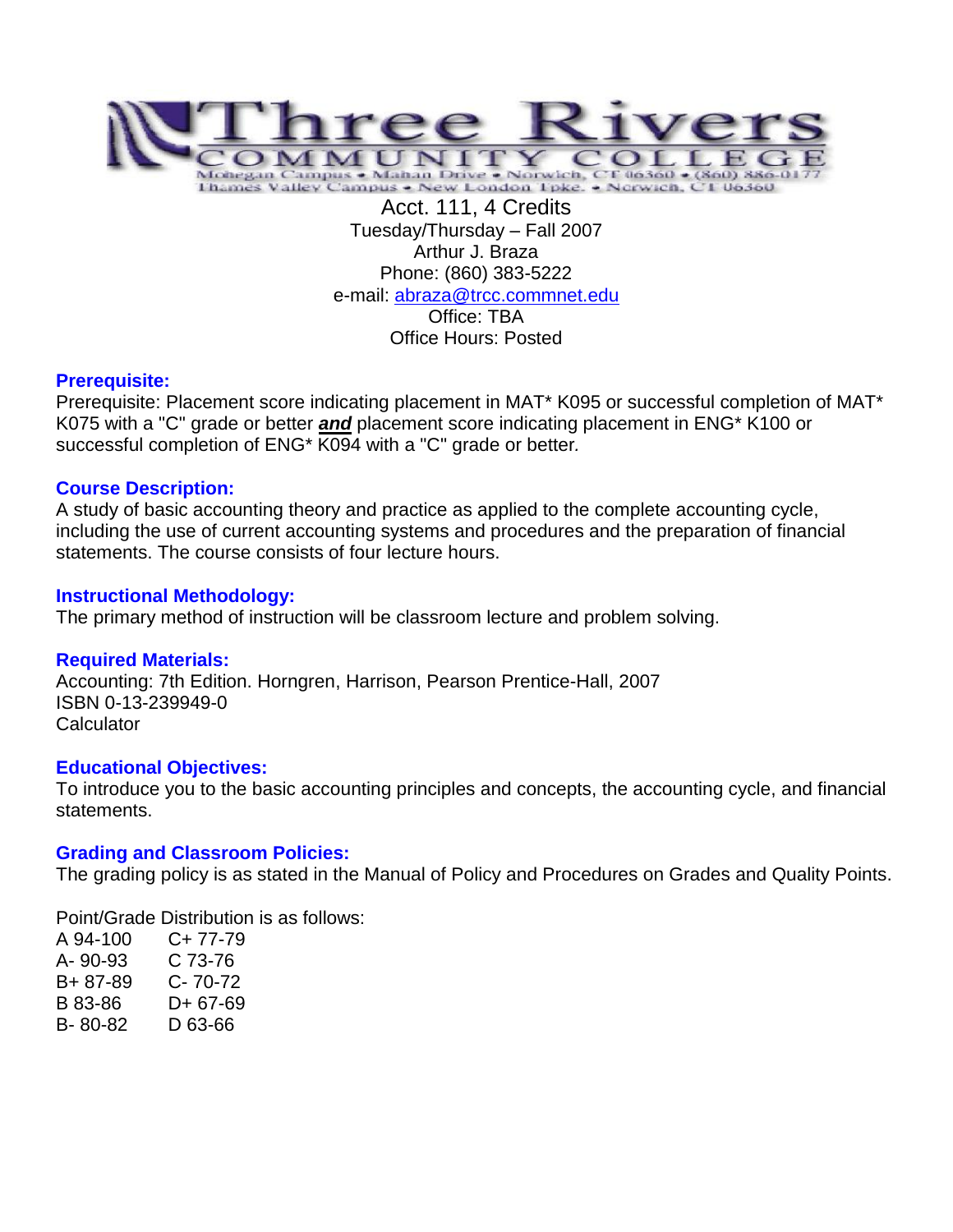## **Grading and Classroom Policies:**

There are three semester exams and a *MANDATORY* final exam. If a semester exam is missed it is a zero. The final exam is *MANDATORY* and cannot be missed nor dropped. I will drop the lowest semester exam grade but not the final exam.

A student who is late on an exam day will NOT be admitted to the exam room once any student has completed the exam. Please exhibit classroom etiquette and put any electronic paging devices or cell phones in the off or silent mode.

## **Attendance Policy:**

This course is designed such that students will benefit not only from the text but also from class attendance and participation. You are therefore, expected to attend class regularly. If you are late for class or if you must leave early, please take a seat near the door.

# **Withdrawal Policy:**

A student who finds it necessary to discontinue a course must complete a "Withdrawal Request Form" in the Registrar's office. Students who do not withdraw, but stop attending will be assigned an "F" signifying a failing grade. Eligibility for a refund of tuition is based upon the date of withdrawal when received by the Registrar.

# **Disabilities Statement:**

If you are a student with a disability and believe you need accommodations for this class, it is your responsibility to contact the Disabilities Counseling Services at 383-5240. To avoid any delay in the receipt of accommodations, you should contact the counselor as soon as possible. Please note that I cannot provide accommodations based upon disability until I have received an accommodation letter from the Disabilities Counselor.

## **Academic Integrity:**

Any student who cheats on an exam will receive a grade of ZERO for the exam. Any subsequent cheating will result in a ZERO for the course and possible suspension from the College.

# **Course Contents:**

Chapter 1 Accounting and the Business Environment

- Chapter 2 Recording Business Transactions
- Chapter 3 The Adjusting Process
- Chapter 4 Completing the Accounting Cycle
- Chapter 5 Merchandising Operations
- Chapter 6 Merchandise Inventory
- Chapter 7 Accounting Information Systems
- Chapter 8 Internal Control and Cash
- Chapter 9 Receivables